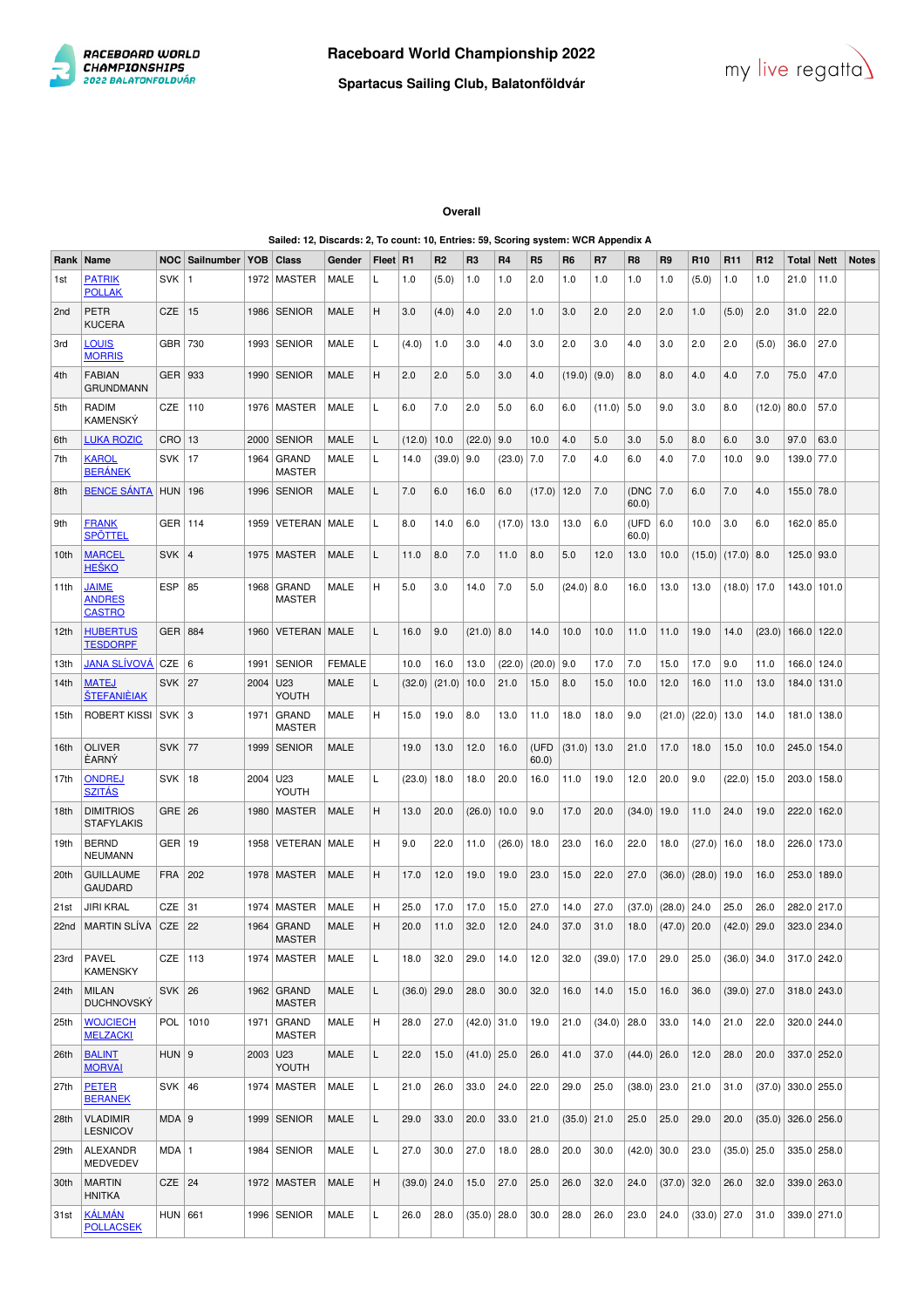| Rank             | Name                                                         | <b>NOC</b> | Sailnumber | YOB. | Class                         | Gender        | Fleet   R1 |                | R <sub>2</sub>     | R <sub>3</sub> | <b>R4</b>            | R <sub>5</sub>     | <b>R6</b>     | R7                   | R <sub>8</sub> | R <sub>9</sub>     | R <sub>10</sub>    | R <sub>11</sub>    | R <sub>12</sub>    | Total | <b>Nett</b>     | <b>Notes</b> |
|------------------|--------------------------------------------------------------|------------|------------|------|-------------------------------|---------------|------------|----------------|--------------------|----------------|----------------------|--------------------|---------------|----------------------|----------------|--------------------|--------------------|--------------------|--------------------|-------|-----------------|--------------|
| 32nd             | ALDIS ŠURINŠ                                                 | LAT        | 105        | 1965 | <b>GRAND</b><br><b>MASTER</b> | <b>MALE</b>   | н          | 34.0           | 25.0               | 30.0           | 29.0                 | 34.0               | 30.0          | 24.0                 | 20.0           | 22.0               | (37.0)             | 23.0               | (36.0)             |       | 344.0 271.0     |              |
| 33rd             | <b>GUNDARS</b><br>OSIS                                       | LAT        | 111        | 1958 | <b>VETERAN   MALE</b>         |               | н          | 24.0           | 23.0               | 25.0           | 32.0                 | (44.0)             | 34.0          | 28.0                 | 29.0           | (35.0)             | 31.0               | 32.0               | 33.0               |       | 370.0 291.0     |              |
| 34th             | PAVEL HRUBY                                                  | CZE        | 19         | 1964 | <b>GRAND</b><br><b>MASTER</b> | MALE          | н          | 41.0           | (52.0)             | (48.0)         | 41.0                 | 39.0               | 22.0          | 23.0                 | 14.0           | 31.0               | 26.0               | 29.0               | 30.0               |       | 396.0 296.0     |              |
| 35th             | PETR VRÁNA                                                   | CZE        | 45         | 1958 | VETERAN                       | MALE          | н          | 31.0           | (40.0)             | 23.0           | (38.0)               | 37.0               | 27.0          | 36.0                 | 19.0           | 32.0               | 34.0               | 34.0               | 24.0               |       | 375.0 297.0     |              |
| 36th             | <b>RETS</b><br><b>SKRICKIS</b>                               | LAT        | 91         | 1965 | <b>GRAND</b><br><b>MASTER</b> | MALE          | L          | 37.0           | 35.0               | 34.0           | 39.0                 | (48.0)             | 33.0          | 33.0                 | $(41.0)$ 27.0  |                    | 35.0               | 12.0               | 38.0               |       | 412.0 323.0     |              |
| 37th             | <b>JAN JAS</b>                                               | <b>SVK</b> | 150        |      | 1974   MASTER                 | MALE          | L          | 35.0           | 34.0               | 24.0           | 35.0                 | 33.0               | 43.0          | 42.0                 | 30.0           | 34.0               | 30.0               | (46.0)             | (44.0)             |       | 430.0 340.0     |              |
| 38th             | <b>BALÁZS</b><br>SÜKÖSD                                      | <b>HUN</b> | 117        |      | 1970 GRAND<br><b>MASTER</b>   | <b>MALE</b>   | L          | 30.0           | (47.0)             | 40.0           | 36.0                 | 31.0               | 39.0          | 43.0                 | 31.0           | (44.0)             | 40.0               | 30.0               | 21.0               |       | 432.0 341.0     |              |
| 39th             | <b>LAURA</b><br><b>CABEZAS</b>                               | <b>ESP</b> | 596        |      | 1996   SENIOR                 | <b>FEMALE</b> |            | 42.0           | (45.0)             | 38.0           | 42.0                 | (43.0)             | 40.0          | 35.0                 | 35.0           | 14.0               | 38.0               | 33.0               | 40.0               |       | 445.0 357.0     |              |
| 40th             | DR. ARON<br><b>MOLNAR</b>                                    | <b>HUN</b> | 163        |      | 1994   SENIOR                 | MALE          | L          | 33.0           | 31.0               | (49.0)         | (49.0)               | 36.0               | 25.0          | RDGa<br>38.1         | 40.0           | 42.0               | 39.0               | 38.0               | 42.0               | 462.1 | 364.1           |              |
| 41st             | MORGANE<br><b>DUBOIS</b>                                     | <b>FRA</b> | 1217       | 1981 | <b>MASTER</b>                 | <b>FEMALE</b> |            | 38.0           | 36.0               | 36.0           | 40.0                 | 29.0               | (42.0)        | 38.0                 | 33.0           | 38.0               | 41.0               | 40.0               | (43.0)             | 454.0 | 369.0           |              |
| 42nd             | <b>LEO SLOSIAR</b>                                           | <b>SVK</b> | 12         | 2005 | U <sub>23</sub><br>YOUTH      | <b>MALE</b>   | L          | 43.0           | 37.0               | 37.0           | 43.0                 | (UFD<br>60.0       | 49.0          | 40.0                 | 26.0           | (50.0)             | 48.0               | 47.0               | 28.0               |       | $508.0$ 398.0   |              |
| 43rd             | <b>LUCA</b><br><b>GADORFALVI</b>                             | $HUN$ 41   |            |      | 1976   MASTER                 | <b>FEMALE</b> |            | 40.0           | 49.0               | 31.0           | 45.0                 | 47.0               | 38.0          | 29.0                 | 32.0           | 45.0               | (53.0)             | (52.0)             | 45.0               |       | $506.0$   401.0 |              |
| 44th             | <b>ERVINS</b><br>PRIEDE                                      | LAT        | 175        |      | 1975   MASTER                 | MALE          | H          | (48.0)         | 44.0               | 44.0           | 37.0                 | 42.0               | 36.0          | (45.0)               | 39.0           | 41.0               | 42.0               | 37.0               | 41.0               |       | 496.0 403.0     |              |
| 45th             | <b>DAGMAR</b><br><b>HRUBA</b>                                | <b>CZE</b> | 125        | 1967 | <b>GRAND</b><br><b>MASTER</b> | <b>FEMALE</b> |            | (50.0)         | 46.0               | 46.0           | 44.0                 | 41.0               | (50.0)        | 49.0                 | 50.0           | 39.0               | 45.0               | 41.0               | 39.0               |       | 540.0 440.0     |              |
| 46th             | <b>VALTS</b><br><b>PRIEDE</b>                                | LAT        | 49         |      | 1996   SENIOR                 | MALE          | H          | 46.0           | 38.0               | 51.0           | 34.0                 | (DNS<br>60.0       | 45.0          | 41.0                 | 46.0           | (54.0)             | 44.0               | 49.0               | 52.0               |       | 560.0 446.0     |              |
| 47th             | <b>AINARS</b><br><b>ATSTAJS</b>                              | LAT        | 380        |      | 1963 GRAND<br><b>MASTER</b>   | MALE          | н          | 47.0           | 41.0               | 39.0           | (51.0)               | (DNC<br>60.0       | 46.0          | 44.0                 | 43.0           | 40.0               | 51.0               | 50.0               | 48.0               |       | 560.0 449.0     |              |
| 48th             | <b>ROMAN</b><br><b>HRUBÝ</b>                                 | <b>CZE</b> | 25         | 1960 | VETERAN   MALE                |               | H          | 49.0           | 43.0               | 45.0           | 46.0                 | 35.0               | (52.0)        | 47.0                 | (52.0)         | 49.0               | 46.0               | 44.0               | 46.0               |       | 554.0 450.0     |              |
| 49th             | RAINER<br><b>BECKER</b>                                      | <b>GER</b> | 147        | 1956 | VETERAN   MALE                |               | н          | 45.0           | 42.0               | 47.0           | 47.0                 | 38.0               | (51.0)        | (51.0)               | 45.0           | 46.0               | 47.0               | 45.0               | 51.0               | 555.0 | 453.0           |              |
| 50th             | <b>MARIA DEL</b><br><b>MAR LARA</b><br>PEREZ DE LA<br>LASTRA | <b>ESP</b> | 86         | 1970 | <b>GRAND</b><br><b>MASTER</b> | <b>FEMALE</b> |            | (55.0)         | 48.0               | (55.0)         | 50.0                 | 40.0               | 47.0          | 46.0                 | 49.0           | 43.0               | 49.0               | 43.0               | 47.0               |       | 572.0 462.0     |              |
| 51st             | <b>NOÉMI</b><br><b>GILICZE</b>                               | $HUN$ 18   |            | 1990 | <b>SENIOR</b>                 | <b>FEMALE</b> |            | 52.0           | 53.0               | 50.0           | 48.0                 | 45.0               | (54.0)        | (54.0)               | 48.0           | 48.0               | 43.0               | 48.0               | 54.0               |       | 597.0 489.0     |              |
| 52 <sub>nd</sub> | <b>KAROLY</b><br><b>GADORFALVI</b>                           | $HUN$ 4    |            | 1946 | VETERAN   MALE                |               | L          | 44.0           | 51.0               | 52.0           | 52.0                 | 46.0               | (53.0)        | (55.0)               | 53.0           | 53.0               | 52.0               | 53.0               | 49.0               |       | 613.0 505.0     |              |
| 53rd             | TINA ZEMANE   LAT   717                                      |            |            |      | $2005$ U23<br>YOUTH           | FEMALE        |            | 56.0 (DNC 53.0 | 60.0               |                | $(DNC)$ 53.0<br>60.0 |                    | 44.0          | 53.0                 | $ 47.0\rangle$ | 51.0               | 50.0               | 55.0               | 50.0               |       | 632.0 512.0     |              |
| 54th             | <b>HENRYK</b><br><b>OBIEGA£A</b>                             | POL $ 1$   |            |      | 1949   VETERAN   MALE         |               | L          | 53.0           | (NSC<br>60.0       | 56.0           | 55.0                 | 50.0               | $(58.0)$ 52.0 |                      | 51.0           | 52.0               | 55.0               | 51.0               | 53.0               |       | 646.0 528.0     |              |
| 55th             | <b>GÁBOR</b><br><b>MITROVICS</b>                             | $HUN$ 26   |            |      | $1964$ GRAND<br><b>MASTER</b> | MALE          | н          | 51.0           | 50.0               | 54.0           | 53.0                 | 49.0               |               | $(56.0)$ (56.0) 54.0 |                | 55.0               | 54.0               | 54.0               | 55.0               |       | 641.0 529.0     |              |
| 56th             | <b>ALDIS</b><br><b>ZEMANIS</b>                               | LAT        | 707        |      | 1957   VETERAN   MALE         |               | н          | (DNC<br>60.0   | (DNC<br>$60.0$ )   | 43.0           | <b>DNC</b><br>60.0   | 54.0               | 48.0          | 48.0                 | 36.0           | <b>DNC</b><br>60.0 | <b>DNF</b><br>60.0 | <b>DNC</b><br>60.0 | <b>DNC</b><br>60.0 |       | 649.0 529.0     |              |
| 57th             | <b>ROGER</b><br><b>CABEZAS</b>                               | <b>ESP</b> | 161        |      | 1961   VETERAN   MALE         |               | Г          | (DNF<br>60.0   | 54.0               | $(58.0)$ 54.0  |                      | 52.0               | 57.0          | 57.0                 | 55.0           | 57.0               | 57.0               | 56.0               | 56.0               |       | 673.0 555.0     |              |
| 58th             | ALEXANDER<br><b>TANURCOV</b>                                 | MDA   8    |            |      | 2001 U23<br>YOUTH             | MALE          | н          | 54.0           | 55.0               | 57.0           | (DNC 51.0)<br>60.0   |                    | 59.0          | 58.0                 | (DNF<br>60.0   | 56.0               | 56.0               | 57.0               | 57.0               |       | 680.0 560.0     |              |
| 59th             | <b>JIRI LOOS</b>                                             | GBR 665    |            |      | 1963 GRAND<br><b>MASTER</b>   | MALE          | Г          | (DNF<br>60.0   | (DNC   NSC<br>60.0 | 60.0           | <b>DNF</b><br>60.0   | <b>DNF</b><br>60.0 | 55.0          | RET<br>59.0          | 56.0           | <b>DNC</b><br>60.0 | 58.0               | <b>DNC</b><br>60.0 | <b>DNF</b><br>60.0 |       | 708.0 588.0     |              |

## **Prizes**

| Category            | Rank            | Competitor                                    |
|---------------------|-----------------|-----------------------------------------------|
| Veteran             | 1st             | L - GER - VETERAN 114 FRANK SPÖTTEL           |
| Veteran             | 2nd             | L - GER - VETERAN 884 HUBERTUS TESDORPF       |
| Veteran             | 3rd             | H - GER - VETERAN 19 BERND NEUMANN            |
| <b>Grand Master</b> | 1st             | L - SVK - GRAND MASTER 17 KAROL BERÁNEK       |
| <b>Grand Master</b> | 2 <sub>nd</sub> | H - ESP - GRAND MASTER 85 JAIME ANDRES CASTRO |
| <b>Grand Master</b> | 3rd             | H - SVK - GRAND MASTER 3 ROBERT KISSI         |
| Master              | 1st             | L - SVK - MASTER 1 PATRIK POLLAK              |
| Master              | 2nd             | L - CZE - MASTER 110 RADIM KAMENSKÝ           |
| Master              | 3rd             | L - SVK - MASTER 4 MARCEL HEŠKO               |
| Senior              | 1st             | H - CZE - SENIOR 15 PETR KUCERA               |
| Senior              | 2 <sub>nd</sub> | L - GBR - SENIOR 730 LOUIS MORRIS             |
| Senior              | 3rd             | H - GER - SENIOR 933 FABIAN GRUNDMANN         |